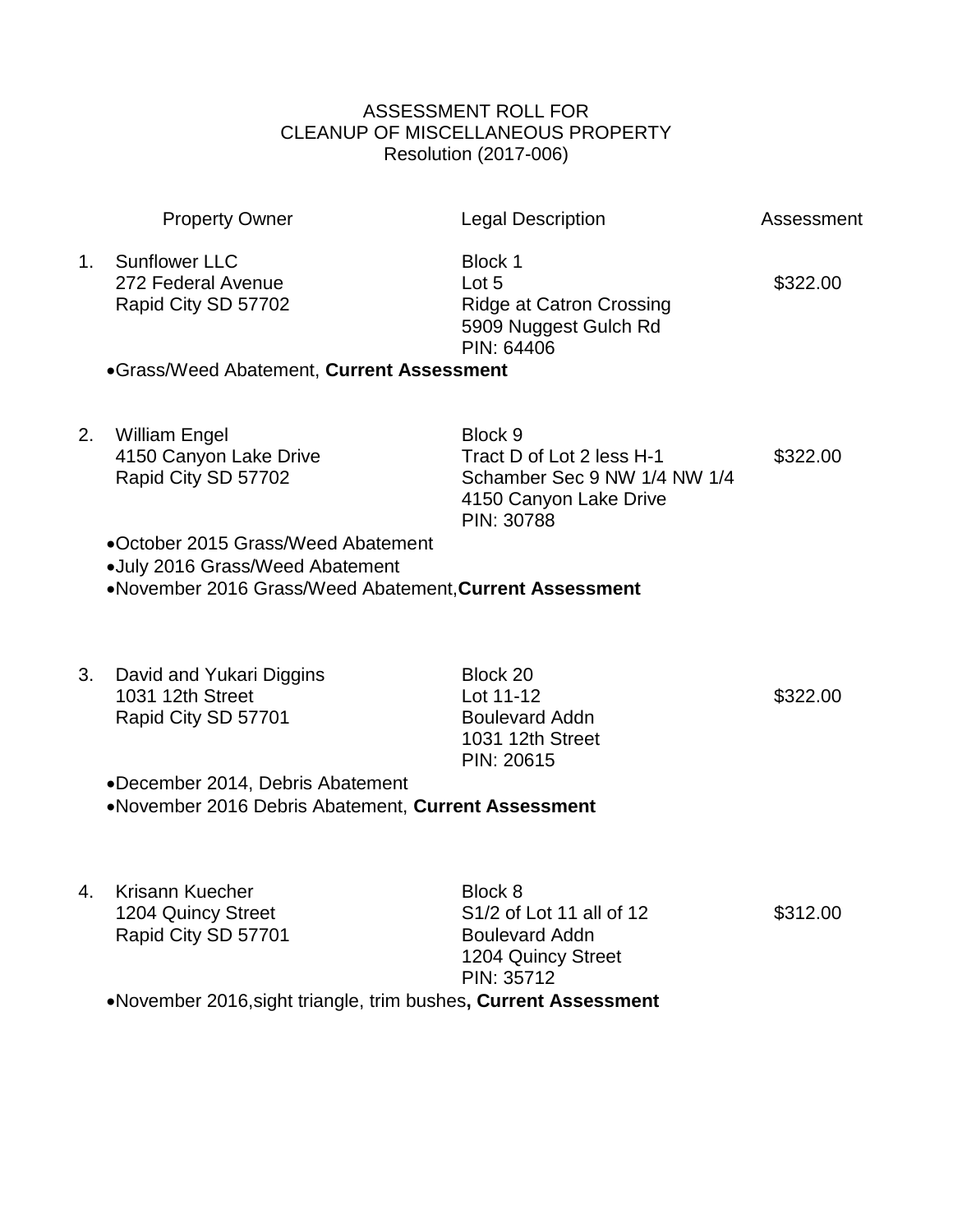| 5. | <b>Todd Lowery</b>                                   | Block 1                 |          |
|----|------------------------------------------------------|-------------------------|----------|
|    | 114 E Liberty Street                                 | Bal of Lot 1            | \$422.00 |
|    | Rapid City SD 57701                                  | Flormann                |          |
|    |                                                      | 1102 4th Street         |          |
|    |                                                      | PIN: 23123              |          |
|    | •March 2016, snow abatement                          |                         |          |
|    | •November 2016, Debris Abatement, Current Assessment |                         |          |
| 6. | <b>Jeffrey Bauer</b>                                 | (no block)              |          |
|    | 9400 Nemo Rd                                         | Lot 50                  | \$302.00 |
|    | Rapid City SD 57702                                  | Dakota Subd #1          |          |
|    |                                                      | 520 Sitting Bull Street |          |
|    |                                                      | PIN: 1609               |          |
|    | •November 2016, Debris Abatement, Current Assessment |                         |          |
|    |                                                      |                         |          |
|    |                                                      |                         |          |

Crystalin Bauer (no block) 5511 S Pitch Ct **Lot 50 CONTEX LOT S302.00** Rapid City SD 57703 Dakota Subd #1 520 Sitting Bull Street PIN: 1609

November 2016, Debris Abatement, **Current Assessment**

7. Black Hills Crisis Pregnancy Center Block 7 Rapid City SD 57702 Millard

2040 W Main St Suite 112 N3' of Lot 44; All of Lot 45-46 \$302.00 1134 Haines Ave PIN: 25834

March 2014 Snow Abatement Grass/Weeds, Debris Abatement, **Current Assessment** (Cricket Invoice #9315)

| 8. | <b>Black Hills Crisis Pregnancy Center</b> | Block 7                    |          |
|----|--------------------------------------------|----------------------------|----------|
|    | 2040 W Main St Suite 112                   | Lot 42-43 & S22' of Lot 44 | \$302.00 |
|    | Rapid City SD 57702                        | Millard                    |          |
|    |                                            | 1126 Haines Ave            |          |
|    |                                            | PIN: 25833                 |          |
|    | •March 2014, Snow abatement                |                            |          |

June 2016, Debris Abatement

November 2016, Grass/Weeds, Debris, **Current Assessment** (Cricket Invoice #9314)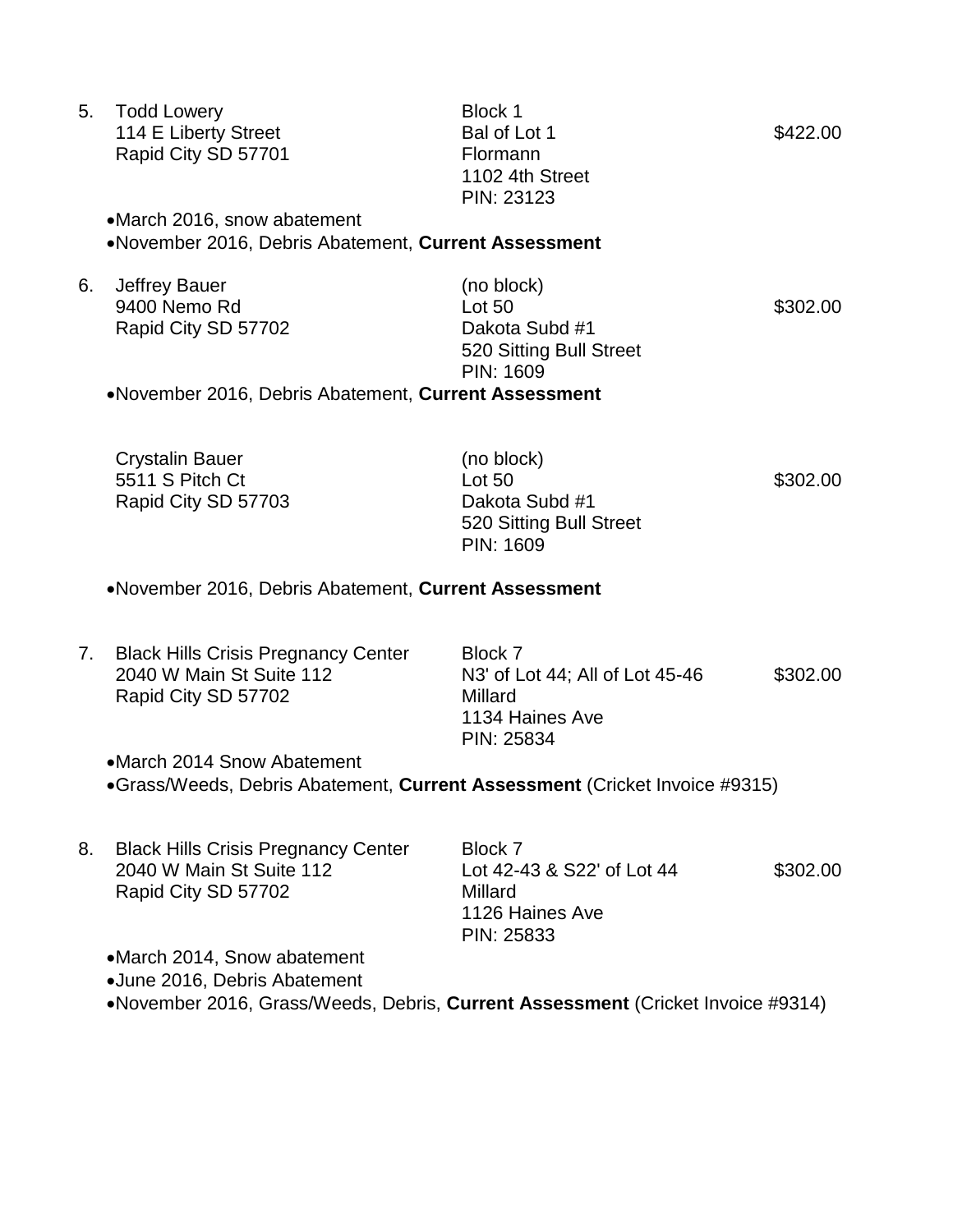| 9. | <b>Black Hills Crisis Pregnancy Center</b> | Block 7                    |          |
|----|--------------------------------------------|----------------------------|----------|
|    | 2040 W Main St Suite 112                   | Lot 42-43 & S22' of Lot 44 | \$302.00 |
|    | Rapid City SD 57702                        | Millard                    |          |
|    |                                            | 1126 Haines Ave            |          |
|    |                                            | PIN: 25833                 |          |
|    | •March 2014, Snow abatement                |                            |          |

June 2016, Debris Abatement

November 2016, Grass/Weeds, Debris, **Current Assessment** (Cricket Invoice #9313)

10. Mark and Patricia Bennett Block 21 Rapid City SD 57701 Airport

270 Bengal Drive S78.5' of W98.5' of Block 31 \$302.00 248 Curtis Street PIN: 20127

August 2015, Grass/Weed Abatement

March 2016, Debris Abatement

August 2016, Grass/Weeds, Debris Abatement

November 2016, Overhanging Abatement, **Current Assessment**

- 11. Margaret J Paulos Trust Agreement Block 4 PO Box 1912 Lot DR of Lot 2 of Tract A \$362.00 Rapid City SD 57709 Owen Mann W Chicago Street PIN: 38840 August 2016, Grass/Weeds, Debris Abatement November 2016, Grass/Weed, **Current Assessment**
- 12. Arthur Diamond III (no block) 2101 Forest Street **Lot 18 Lot 18 10 1210 1210 1332.00** Rapid City SD 57702 Hamm Addn

2101 Forest Street PIN: 24259

August 2016, Grass/Weed Abatement

November 2016, Grass/Weeds, Overhanging, **Current Assessment**